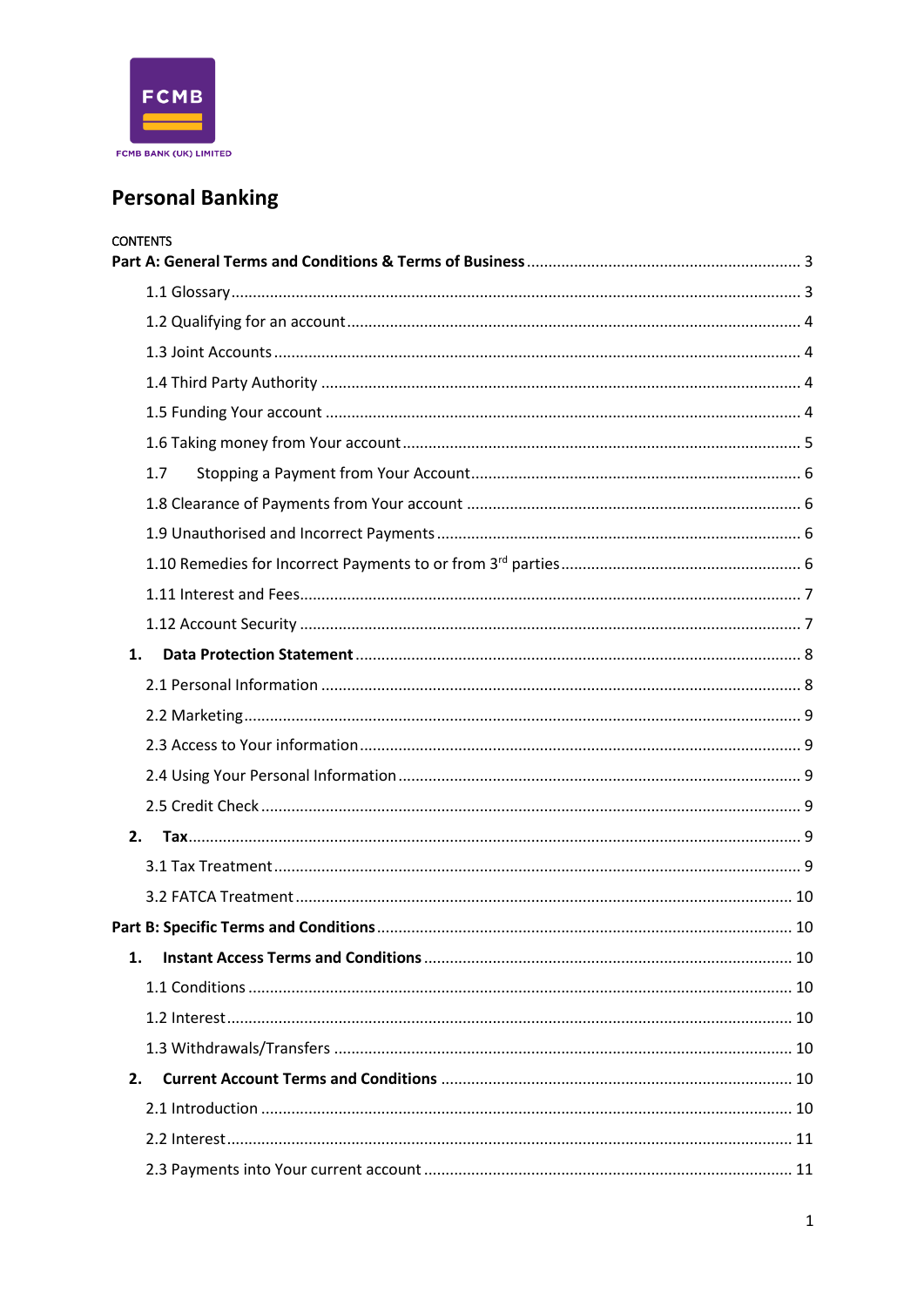

| 3. |  |  |  |  |
|----|--|--|--|--|
|    |  |  |  |  |
|    |  |  |  |  |
|    |  |  |  |  |
| 4. |  |  |  |  |
|    |  |  |  |  |
|    |  |  |  |  |
|    |  |  |  |  |
|    |  |  |  |  |
|    |  |  |  |  |
| 1. |  |  |  |  |
| 2. |  |  |  |  |
| 3. |  |  |  |  |
| 4. |  |  |  |  |
| 5. |  |  |  |  |
| 6. |  |  |  |  |
| 7. |  |  |  |  |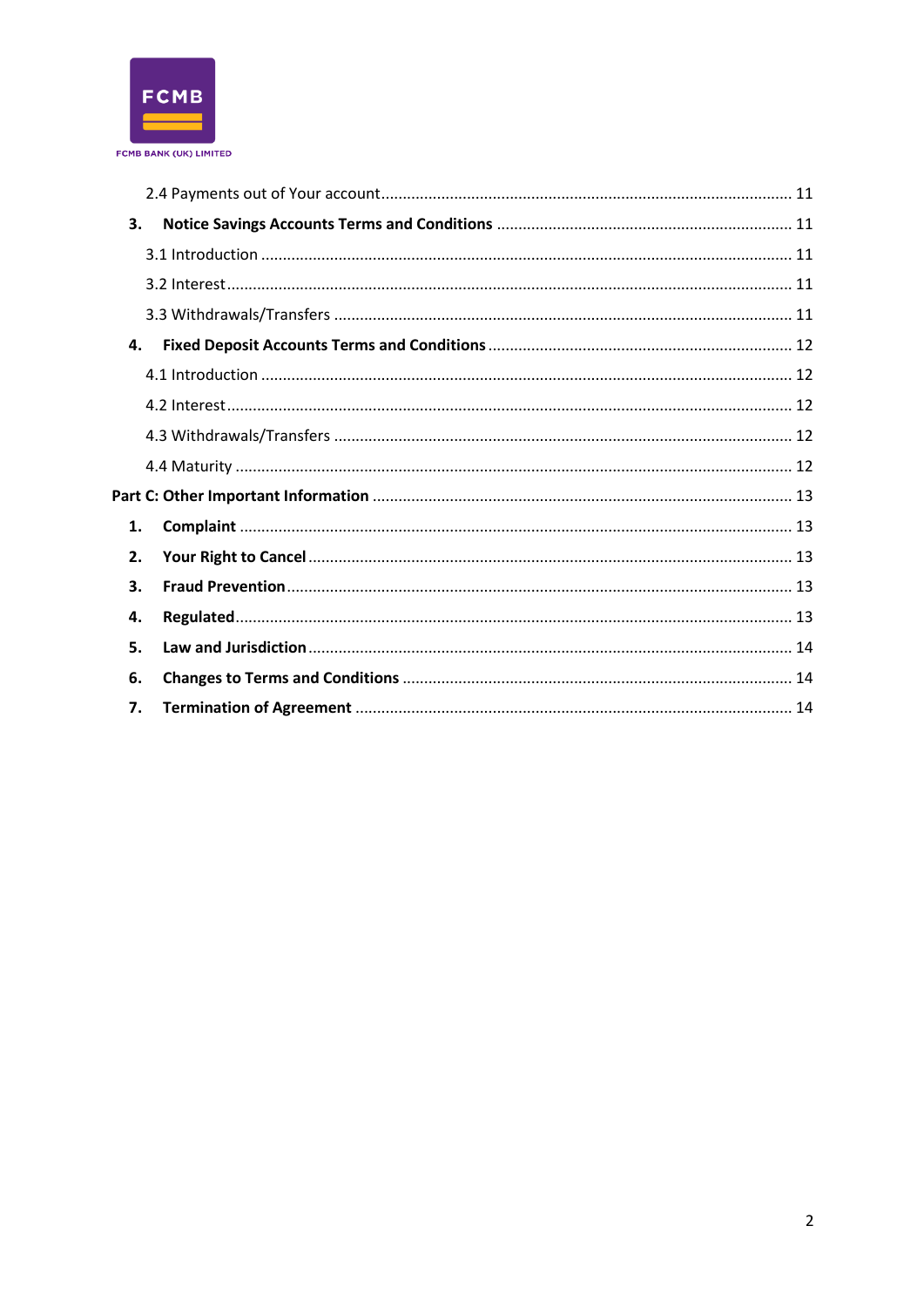

#### <span id="page-2-0"></span>**Part A: General Terms and Conditions & Terms of Business**

#### <span id="page-2-1"></span>1.1 Glossary

Some of the words and phrases in this document have a specific meaning. We've capitalised these words, and we've included the below glossary, so You know what we mean.

- a) **"Beneficiary"** when we pay out money from Your account on Your behalf, the receiver of the money is a Beneficiary.
- b) **"Business Day"** means the end of a Working day when payments out of Your account can no longer be processed by Us
- c) *"***EEA***"* means European Economic Area, comprising the member states of the European Union plus Norway, Iceland and Liechtenstein.
- d) **"FATCA"** means Foreign Account Tax Compliance Act.
- e) **"IBAN"** means International Bank Account Number and is an international standard for identifying account numbers that facilitates international payments.
- f) **"Electronic Transfer"** relates to the method on how funds get into Your account. This is either via SWIFT, CHAPS & Faster Payment Service
- g) **"Key Product Information"** is a document that details key information in relation to Your specific product.
- h) **"Matured Balance"** means Your invested balance plus accrued interest available at the end of the period of Your fixed deposit account.
- i) **"Maturity Instruction"** is Your instruction to Us providing Us with information on what we should do with Your matured fixed deposit when it matures. Maturity Instruction can be provided via;
	- a) Telephoning us and instructing us or
	- b) Emailing us with Your instructions (this is only applicable if You are rolling over) or
	- c) Providing Us with Your signed written instruction.
- j) **"Non-Payment Account"** is an account that comes with restrictions on how money can be paid in or out of the account; this type of accounts includes fixed deposit; or notice accounts where You are charged a fee or lose interest payable if You make a withdrawal.
- k) **"Notice"** is the amount of time required by Your account which You are obligated to provide to Us advising You want to process a withdrawal or transfer from a Notice Account.
- l) **"Notice Accounts"** refers to notice savings accounts that require advance notice to be submitted to Us by You to enable Us process Your transfer. Refer to Your account Key Product Information to determine the account type You have with Us if You are unsure.
- m) **"Payment Account"** is an account that comes with no form of restriction on how money can be paid in or out of that account e.g. Ordinary current accounts and instant access savings accounts where money can be paid in and out with minimal restrictions.
- n) **"Payment Details"** means the details You need to give us to either pay money into Your account or take money out of Your account.
- o) **"Payment Instruction"** Depending on Your particular type of account, are instructions to us, to make a withdrawal or payment from Your account. This is done via;
	- a) telephoning us using the contact details provided in the Key Product Information.
	- b) written instruction signed by You and or the joint holder to Your account.
	- c) visiting our office to present Your instructions.
	- d) online banking.
- p) **"Personal Security Details"** means any personal details or security process that we ask You to use to confirm Your identity or authorise a Payment Instruction to us. These may include a password, selected personal information or other security numbers or codes that we give You or that You choose.
- q) **"Standing Order"** means a regular payment (for a set amount) to someone else's account.
- r) **"SWIFT Business Identifier Code"** is a unique international bank sort code used to clearly identify a specific bank worldwide (for incoming payments to Your account, use FCMBGB2L).
- s) **"UK"** means England, Scotland, Wales and Northern Ireland.
- "We"/ "Us"/ "Our" means FCMB Bank UK Limited.
- u) **"Working day"** means any day other than a Saturday, a Sunday or English bank holiday. The length of a working day for the purpose of making payments into or out of Your account will depend on the payment cut-off times for the method used for Electronic Transfer.
- v) **"You"/"Your"** means the customer in whose name the account is held.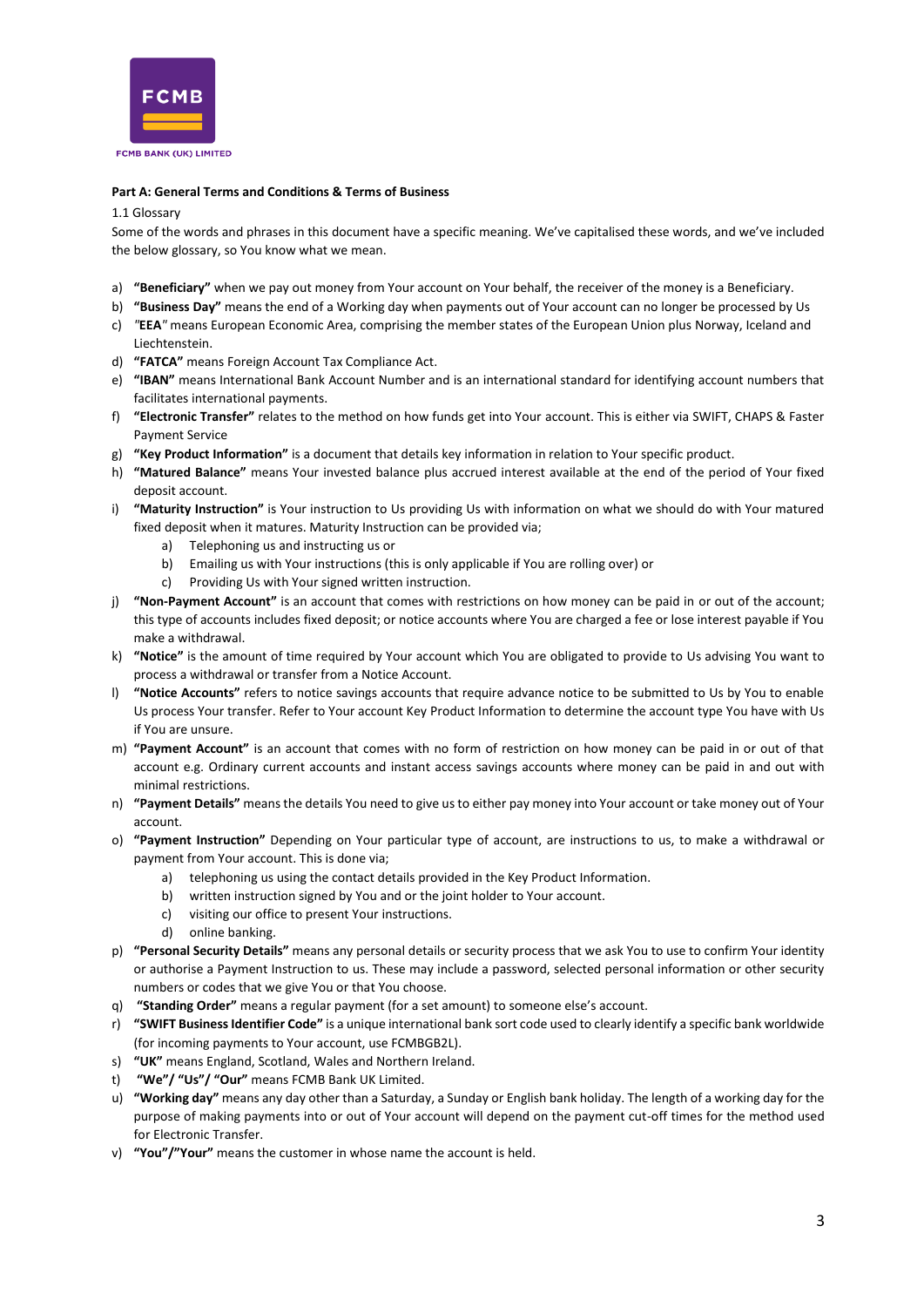

# <span id="page-3-0"></span>1.2 Qualifying for an account

- 1. The account is available to UK residents and Non-UK residents based in Sub Saharan Africa
- 2. If You are a UK Crown employee serving overseas or are married to or in a civil partnership with a person who performs such duties, You must retain a permanent residential address in the UK for the account to remain open.
- 3. You must not use the account for business purposes.
- 4. At the date of applying for an account with us, You must be a minimum age of 18 or over.
- 5. You must provide us with any evidence which we require to be satisfied of Your identity.

# <span id="page-3-1"></span>1.3 Joint Accounts

These terms apply, if You hold an account jointly with another. Each of You are individually and jointly responsible for obligations on the account.

- 1. We may have accounts which cannot be operated in joint names or there may be restrictions on the number of account holders. Check Your Key Product Information to ensure Your requested account does not restrict joint ownership.
- 2. If You have an account that can be operated in joint names, You are both responsible (individually and jointly) for any money You owe Us with respect to interest and account maintenance charges on Your account with Us.
- 3. If You have an account that can be operated in joint names, and Your account mandate states 'Either to sign', each of You may use the account on Your own without the other joint accountholder's approval. This excludes instructions to close the account, which will require signature by each joint accountholder.
- 4. Joint savings account holders can have the option to run the account on an 'all to sign' basis or 'either to sign' basis and You will have to select a specific option for this to be in effect.
- 5. If we receive a notice of dispute between You and the joint holder; we may treat this as a notice of cancellation of any existing instructions, authority or arrangement and;
	- a. we will only act on instructions signed by You and the joint holder.
	- b. we can suspend some or all services on Your account.
	- c. we can restrict access to Your account.
- 6. We will only transfer the account into the sole name of one of You if all account holders agree and we are satisfied that You have sufficient financial standing to run the account alone.
- 7. If one of You dies, the account belongs to the remaining account holder. If there is no account holder who survives: a. we will freeze Your account. This means that all standing orders will be cancelled; and
	- b. the money in Your account will normally be held by us until we receive the right forms from Your estate.
- 8. If we receive a notice of mental incapacity of either You and, or the joint holder; we will treat this as notice of cancellation of any existing authority or arrangement and;
	- a. we will only make payments out of the account that were authorised before we received the notice until either an attorney or receiver is appointed to act for the person who is mentally incapable.
- 9. We will not accept instructions to convert a joint account to a sole account, even where those instructions are provided by all joint account holders.

#### <span id="page-3-2"></span>1.4 Third Party Authority

1. If You want to authorise another person to operate Your account(s) You (all of You for joint accounts) will need to sign a third-party mandate. If You do this then You will be responsible for that third party's actions or omissions as if they were Your own.

#### <span id="page-3-3"></span>1.5 Funding Your account

This section explains how You can pay money into Your account and tells You of any associated restrictions.

- 1. Depending on Your type of account You pay money in by Electronic Transfer of funds.
- 2. To pay money in, You must provide us with the relevant Payment Details:
	- a. for Electronic Transfer of funds, Your name (or the name on Your account or joint account, if different), Your account number and sort code.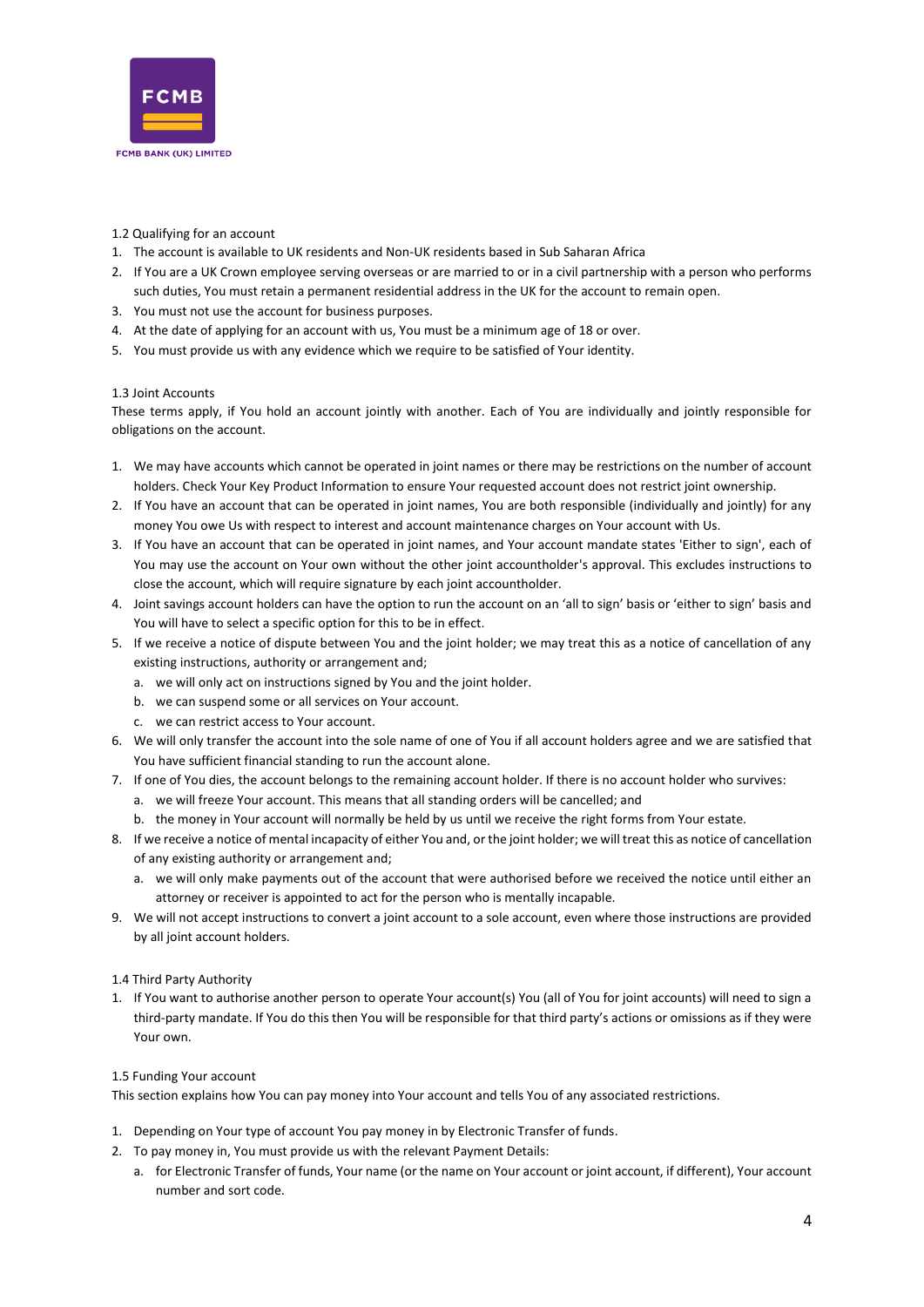

b. for an international transfer of funds into Your account, the IBAN (if Your account has one) must be provided.

- 3. If You deposit money using incorrect Payment Details, we will pay it into whichever of Your accounts we think appropriate unless You tell Us otherwise.
- 4. The balance shown on Your account may include payments into Your account which are still being processed and not yet available.
- 5. Money deposited by Electronic Transfer from a UK bank is available for withdrawal the day it is credited to Your account.
- 6. Money deposited by Electronic Transfer may not be available for withdrawal the day it is credited to Your account where the Electronic Transfer is denominated in a currency other than the currency of an EEA country and We have to convert the amount of the Electronic Transfer to the currency of your account with Us.
- 7. If interest is payable on Your account, You will start to earn interest from the working day of deposit provided that the money is received by us before the cut off time on that working day. The cut off time is a time towards the end of a working day (the cut off time is usually not before 4pm).
- 8. There may be a maximum or minimum limit to the amount of money that can be held in an account. Any restrictions will be provided in Your account's Key Product Information.

# <span id="page-4-0"></span>1.6 Taking money from Your account

These terms explain how You can withdraw money from Your account, any associated restrictions and the timescales for the clearance of payments from Your account.

- 1. We will allow withdrawals or payments from Your account if;
	- a. You have enough available money in Your account and
	- b. It conforms with the specific terms and condition of the Account provided in Part B of this document.
- 2. If You give us a Payment Instruction, You are consenting to us making a withdrawal or transfer from Your account
- 3. If You give us a Payment Instruction, You are consenting to us effecting Your instructions via Electronic Transfer and deducting charges accordingly.
- 4. The Payment Instruction You provide us must include the following Payment Details;
	- a. for Electronic Transfer to a UK bank or Beneficiary: the Beneficiary name, account number, sort code (for UK payments) and Bank name of the person You want to pay.
	- b. for international transfer or international standing payments: the Beneficiary name and address, bank account number, Routing Code and/or Bank Identifier Code (BIC) and the IBAN (International Bank Account Number) of the non-UK Bank or non-UK Beneficiary. You must also include Your name and account number.
	- c. for UK standing orders, the account number and sort code of the person You want to pay.
- 5. We will treat a Payment Instruction as received from You (or, if applicable, the person requesting a payment from You) at the time that instruction is actually received by us, except if;
	- a. we receive the Payment Instruction on a non-working day, then we will treat it as received on the following working day; or
	- b. if the Payment Instruction is received by us after 5pm, it will be treated as having been received on the following working day; or
	- c. if Your Payment Instruction specifies that the payment is to take place on a specific day or on the last day of a certain period, then we will treat it as having been received on the day specified; or
- 6. We can refuse any withdrawal or payment from Your account, if;
	- a. the Payment Instruction causes Your account to go overdrawn.
	- b. You do not have enough available money in Your account;
	- c. You have exceeded Your maximum daily withdrawal limit
	- d. it may place us in breach of any legislation or law;
	- e. we suspect it relates to fraud or any other criminal act;
	- f. it exceeds any transactional limits that we apply.
- 7. If we refuse to allow a withdrawal or payment from Your account, we will alert You to the following by the end of the next working day after the day we receive Your withdrawal or payment request;
	- a. we have refused to make payment;
	- b. the reason why we refused to make the payment; and
	- c. dialogue with You if our decision is based on mistaken information on how to request us to rectify the mistake.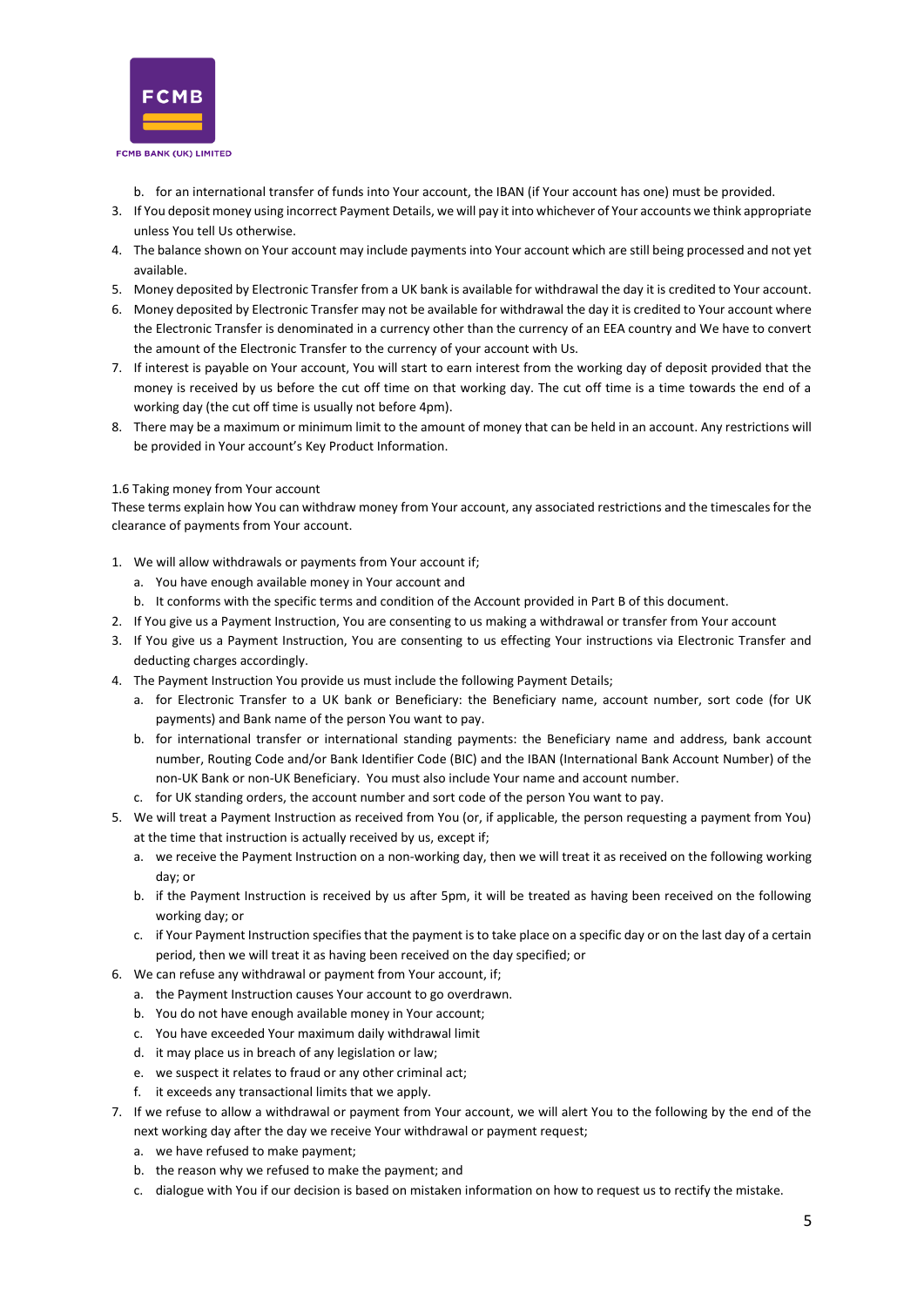

- 8. We will not inform You that we are refusing a payment or withdrawal if the law prevents us from doing so.
- 9. We will make available to You online information regarding each payment made or received on Your accounts. Where You have asked Us to provide You with paper statements, You will receive those statements once a month for Your current accounts and once every three months for Your savings accounts.
- 10. You may instruct payment initiation service providers to initiate payments from Your online account. You may also use account information service providers, who aggregate and display in one location the information of Your online account with Us alongside that of other online accounts You may have with Us or with other providers.
- 11. We reserve the right to deny payment initiation and account information service providers access to Your account for reasonably justified and duly evidenced reasons relating to fraud or lack of authority, including the unauthorised or fraudulent initiation of a payment. If We deny them access to Your account, We will notify you of Our decision and of the reasons for Our decision, unless that notification is unlawful or could compromise the security of Your account.
- <span id="page-5-0"></span>1.7 Stopping a Payment from Your Account
	- 1. You can ask us to stop a payment by calling us on +44 (0)20 7220 1032
- 2. If You want to stop a payment, You must tell the Beneficiary to whom the payment is payable.
- 3. After we receive Your instruction, we will stop the payment, provided that;
	- a. the payment has not already been made;
		- b. You give us details of the date and amount of the payment You want us to cancel and the name, account number and sort code of the person You asked us to pay.

#### <span id="page-5-1"></span>1.8 Clearance of Payments from Your account

- 1. Payments are normally taken from Your account on the same working day we receive Your instruction. The payment will normally reach the Beneficiary You want to pay no later than the end of the working day following the working day on which we receive Your Payment Instruction. Payments denominated in a currency other than euro or sterling, but which take place entirely within the EEA, may take up to four working days to reach their Beneficiary.
- 2. You agree that payments to a Beneficiary whose payment account is outside the EEA may take longer to reach the Beneficiary.
- 3. Pre-provided Payment Instructions, are usually processed from Your account at the beginning of the working day that they are due.
- 4. When You withdraw money from Your account by Payment Instruction, Your account is debited immediately.

#### <span id="page-5-2"></span>1.9 Unauthorised and Incorrect Payments

These terms are to help if You believe that a payment on Your account was not authorised by You or was made incorrectly, You must notify us as soon as possible by telephoning us on + 44 (0) 20 7220 1000. This number can also be found in the Key Facts Document, Your statement, and on our website.

- 1. If You notify us that a payment was not authorised by You, we will by the end of the following Business day refund, Your account with the amount of the unauthorised payment taken from it and any fees and/or interest we may have charged in connection with the unauthorised payment.
- 2. We will credit Your account with lost interest that would have accrued on the amount of the unauthorised payment.
- 3. We will not refund You if;
	- a. You authorised the transaction;
	- b. someone else used Your Personal Security Details with Your agreement;
	- c. You deliberately, or with gross negligence, disclosed Your Personal Security Details to someone else;
	- d. You acted fraudulently;
	- e. after becoming aware You delayed unreasonably in notifying us that the transaction was unauthorised, incorrect or has not been carried out by us; or
	- f. You failed to tell us the transaction was unauthorised, incorrect or not carried out by us within 13 months of the date on which the transaction occurred or ought to have occurred.

<span id="page-5-3"></span>1.10 Remedies for Incorrect Payments to or from 3rd parties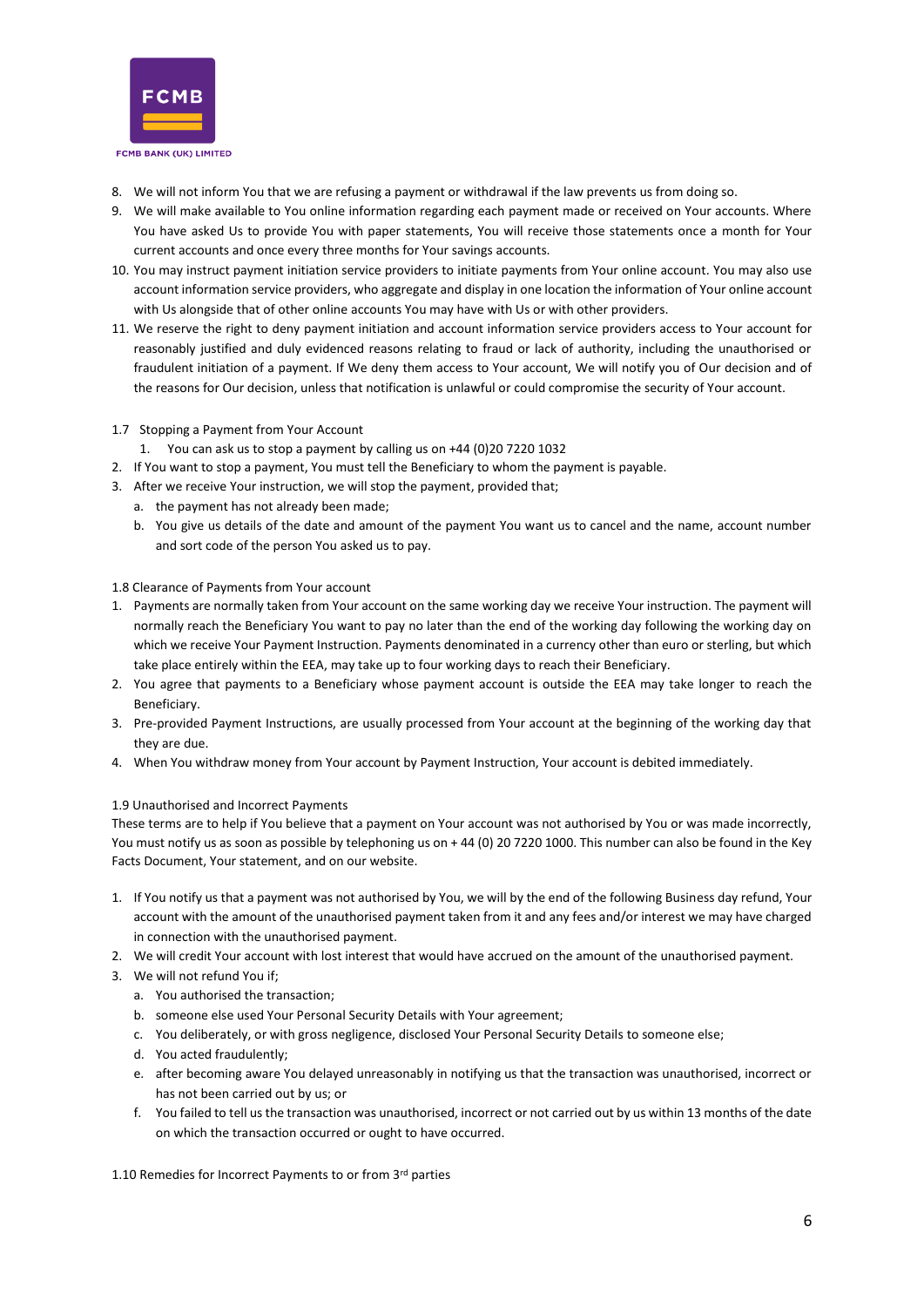

We are responsible for making payments accurately on Your account. If You tell us that a payment has not been made or has been made incorrectly by us, after You provided us with Payment Instructions;

- 1. We will immediately refund Your account with sufficient money to restore Your account to the same position as if the incorrectly payment had not been made. This normally means that we will refund Your account with any fees and interest we have charged or You may have lost in connection with the incorrect payment;
	- a. if You ask us to, make immediate efforts to trace the inaccurate payment and notify You of the results of that action;
	- b. where the incorrect payment is a payment that should not have been paid into Your account, we will, where possible, immediately send the money back to the bank acting for the person from whose account the payment was made.
- 2. We do not need to do any of the things listed in Part A clause 1.9 and we are not responsible for an incorrect payment on Your account where;
	- a. You fail to tell us of the incorrect payment without undue delay and in any case within 13 months of the date on which the transaction occurred (or in the case of a failed transaction ought to have occurred); or
	- b. the cause of the incorrect payment is because You gave us the wrong (or insufficient) Payment Details for us to make the payment on Your behalf to a Beneficiary.
	- c. we can demonstrate to You (and if applicable the Beneficiary's bank) that the Beneficiary's bank received the payment within the relevant execution time listed in Condition Part A clause 1.8 in (in which case the Beneficiary's bank is legally required to make the payment to the person You want to pay).
- 3. In these circumstances we will use reasonable efforts to recover any money paid out of Your account or not paid into Your account as a result of the failed or incorrect payment.
- 4. The terms set out in Part A clause 1.10 do not apply to payments to a Beneficiary whose payment account is outside the EEA.

<span id="page-6-0"></span>1.11 Interest and Fees

- 1. Fees or interest You pay are listed in the Key Product Information for Your account and Our Tariffs are available on the website.
- 2. We give You our current interest rates and fees information when You apply for Your account. These can be also obtained by contacting us or checking our website.
- 3. Interest we pay You is calculated on a daily basis (unless we have told You otherwise). The Key Facts Document will explain when and the frequency with which we may pay You interest. This will be at least annually but may be more frequent if Your account allows.
- 4. For the purpose of calculating interest we work on the basis that there are 365 days in a year, unless it is a leap year where interest is calculated on a 366 day basis.
- 5. Interest is calculated differently in a leap year and deposits made after 29 February will receive less interest than they would in a non-leap year.
- 6. If We have to convert to another currency a payment We make or receive on Your behalf, We will use Our card rate. We may vary Our card rate daily to reflect changes in the foreign exchange markets. We will notify You of the applicable card rate before You authorise a Payment Instruction involving a currency conversion.

#### <span id="page-6-1"></span>1.12 Account Security

It is Your responsibility to keep Your account security and Personal Security Details secure and follow the safeguards in this document and on our website to keep Your Personal Security Details secure.

- 1. We can suspend the use of Your Personal Security Details in some situations.
- 2. We may provide You with Personal Security Details to enable You to access Your account, using the internet, telephone and other remote access channels.
- 3. We treat Your use of Your Personal Security Details as Your consent to any instructions You give using the internet, telephone or other remote access channel.
- 4. We will tell You of any restrictions when choosing Personal Security Details which You must follow.
- 5. If You have a joint account each of You will be given Your own Personal Security Details and can operate available services on Your own. Neither of You may allow the other to use Your Personal Security Details
- 6. We must be satisfied of Your identity and can refuse instructions if we doubt Your identity.
- 7. We can withdraw or suspend Personal Security Details:
	- a. if we believe that this is necessary for security reasons;
	- b. to prevent suspected unauthorised or fraudulent use of Your account.
	- c. where there is a significantly increased risk You will not be able to repay any money You owe on Your account.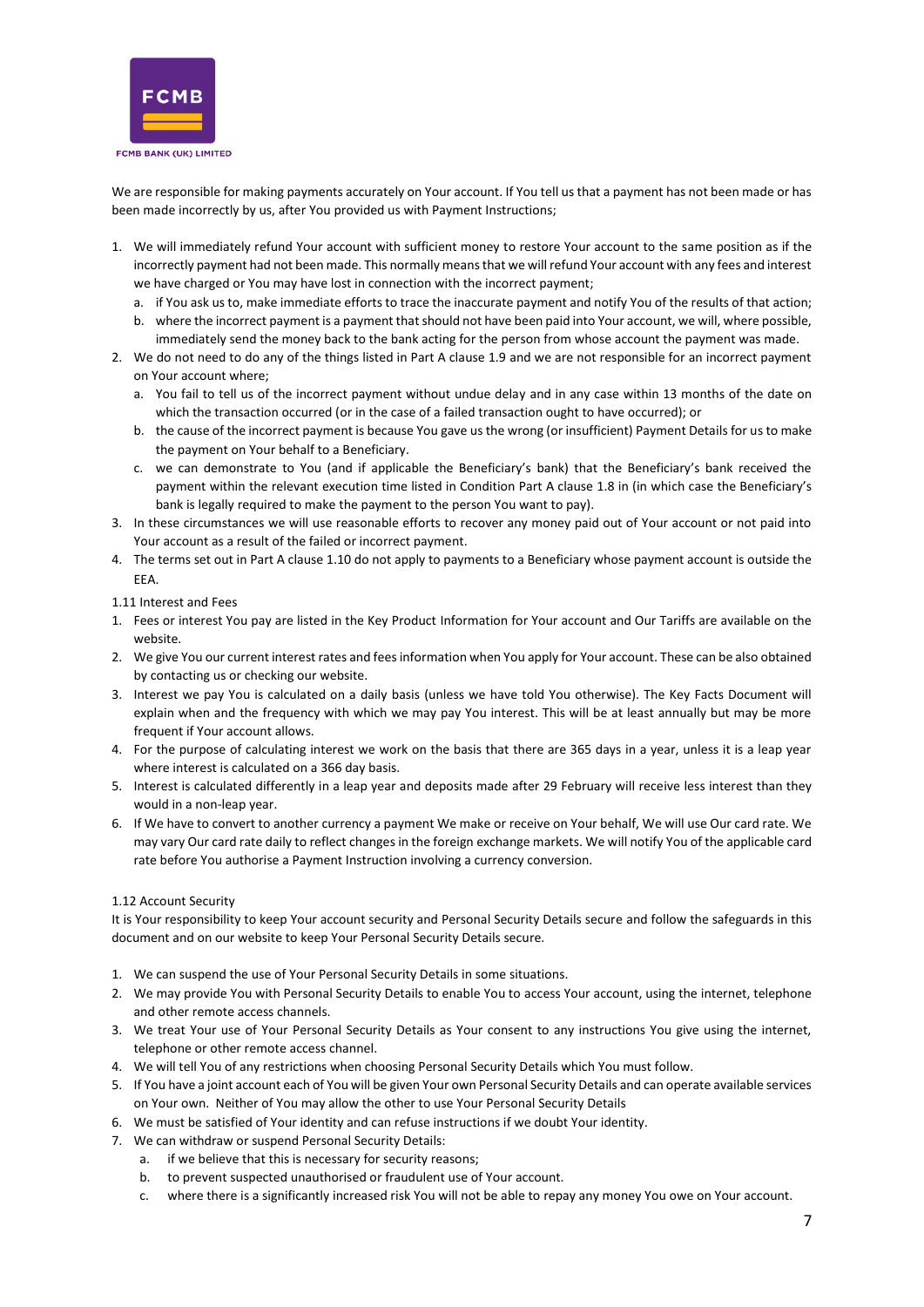

- 8. If we withdraw any of Your Personal Security Details:
	- a. we will tell You and our reasons why beforehand. If we are unable to tell You beforehand, we will tell You immediately afterwards.
	- b. we do not have to tell You that we are withdrawing Your Personal Security Details, if this would compromise our security or be unlawful;
	- c. You can apply for new Personal Security Details by speaking to us at our UK office or Liaison Office or by telephone. We can then reactivate and/or replace Your Personal Security Details as soon as possible, provided that the reason for its withdrawal no longer exists.
- 9. You must follow the safeguards to protect Your Personal Security Details set out in Conditions a f below, the care of Your Personal Security Details and selected personal information is essential to help prevent fraud and protect Your account.
	- a. To ensure this You must: destroy the notification of Personal Security Details as soon as You receive them; always take reasonable steps to keep Your Personal Security Details and selected personal information secret and dispose of them safely.
	- b. Fraudsters use various methods such as searching in dustbins to obtain personal information. You must take simple precautions such as shredding paper containing personal information;
	- c. Do not allow anyone else to use Your Personal Security Details or selected personal information (not even someone with whom You share a joint account);
	- d. Do not disclose Your Personal Security Details to anyone else, not even a member of the bank
	- e. Do not write down or record personal security details or personal information (or anything kept with it) or on any documents relating to Your account.
	- f. If You do write down or record Your personal security details or personal information, You must disguise this information so that it cannot be understood by anyone else.
	- (i) Only provide Your Personal Security Details where You are requested to do so when You contact Us
	- (ii) Take reasonable steps to avoid selecting a Personal Security Details that may be easy to guess.
	- (iii) Take reasonable steps to ensure that no one hears or sees Your Personal Security Details when You use them.
	- (iv) Take reasonable steps to keep Your Personal Security Details unique to the accounts that You hold with us.
	- (v) Take immediate steps to change Your Personal Security Details and tell us as soon as possible if You think that someone else knows Your Personal Security Details, or if we ask You to do so, where we believe security may have been compromised on Your account.
	- (vi) Do not record Your Personal Security Details on any software which retains it automatically (for example, any 'save password' prompts) unless retaining Your Personal Security Details is a function of a banking service provided by us.

# <span id="page-7-1"></span><span id="page-7-0"></span>**1. Data Protection Statement**

2.1 This section provides You some information about Our processing of your personal data. However, We have a separate privacy policy where We explain in detail why We need to process your personal data, how We collect, use and disclose it, and what Your rights are in relation to Your personal data and the way We process it. At the time You open an account with Us We ask you to provide separate consent to Our privacy notice and the data processing activities described in it. In the case of any inconsistency between these General Terms and Conditions & Terms of Business and Our privacy notice, the contents of our privacy notice prevail.

#### 2.2 Personal Information

We treat any information You provide to Us in confidence. For applications made in Joint names, Your information, may be shared with the other applicant and You must have their permission to provide their information. We may do this to enable the joint applicant manage the account and to help us develop and improve our products and services. We will ensure Your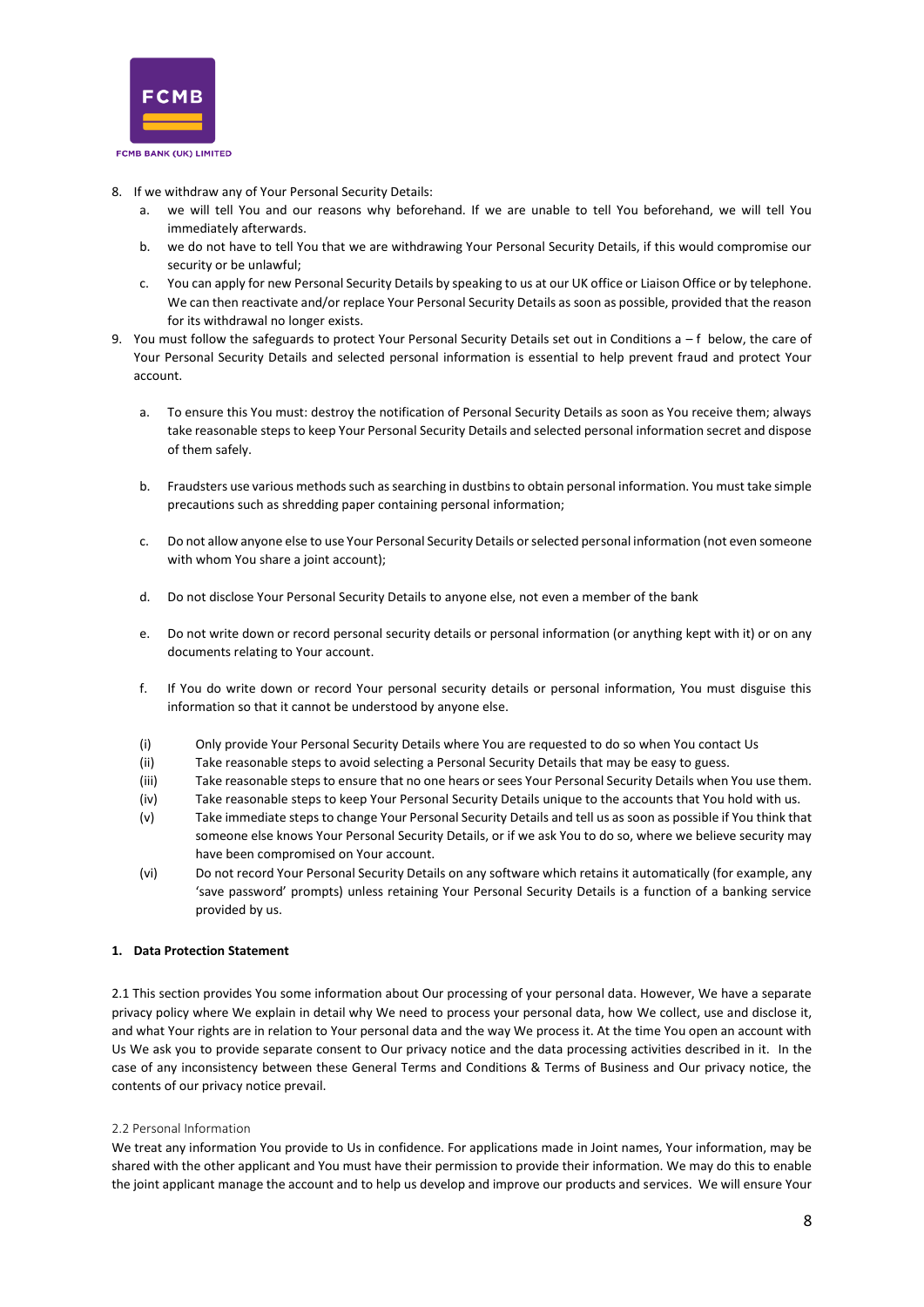

information is used in line with our own strict and internal confidentiality policies and as required under data protection legislation. Information may be shared with the regulators for regulatory purposes.

#### <span id="page-8-0"></span>2.3 Marketing

We may use the information we have on Your account(s) to provide You with products and services and for marketing purposes. If You don't want to receive marketing information, just tell us.

#### <span id="page-8-1"></span>2.4 Access to Your information

You understand You have the right to see certain records we hold about You if You pay a fee and You can get an information sheet telling You about Your rights, from our website.

#### <span id="page-8-2"></span>2.5 Using Your Personal Information

When You apply to open an account with us, we will need to keep certain information about You and the business (if You are a business customer). We may use all the information You give to us or we hold on You to run the account(s) or service(s) and for administration purposes. This includes information about how You run Your accounts with us and will include details of money You pay into and take out of Your accounts. We may also use Your information to help us develop and improve our products and services. We will keep information about You after Your account(s) is/are closed or Your account has ended.

#### <span id="page-8-3"></span>2.5 Credit Check

Any data given at the point of application may be provided to credit reference and fraud prevention agencies, this information may also be supplied to other organisations and used by them and us for:

- 1. Preventing crime, fraud and money laundering.
- 2. Verifying the applicant's identity.
- 3. Performing on-going checks when managing the applicant's existing agreements.

If false or inaccurate information is provided and fraud is suspected or identified this will be recorded and may be passed to Fraud Prevention Agencies and other organisations involved in crime and fraud prevention.

- 1. Information provided to credit reference and fraud prevention agencies as part of this application will be retained for 6 months.
- 2. In processing this information, credit reference and fraud prevention agencies may use the services of third parties, possibly based outside the UK or European Economic Area.

To find out more how Your data can be processed; You can contact the 2 credit reference agencies we use; the information they hold may not be the same so it is worth contacting them both.

- a) Equifax PLC, Credit File Advice Centre, PO Box 3001, Bradford, BD1 5US or call 0844 335 0550 or log on to [www.myequifax.co.uk](http://www.myequifax.co.uk/)
- b) Experian, Consumer Help Service, PO Box 8000, Nottingham NG80 7WF or call 0844 4818000 or log on to [www.experian.co.uk.](http://www.experian.co.uk/)

#### <span id="page-8-4"></span>**2. Tax**

- <span id="page-8-5"></span>3.1 Tax Treatment
- 1. Interest payments made will be paid gross. This means all the interest we pay You will be without tax deduction.
- 2. Where you are a UK resident, it is Your responsibility to ensure any tax due is declared and paid directly to HM Revenue & Customs ('HMRC').
- 3. For more information on this, please visit [www.hmrc.gov.uk](http://www.hmrc.gov.uk/) and search for "Personal Savings Allowance.
- 4. If you are a Non-UK Resident living abroad but with an account held with Us, you may not have to pay tax on the interest on your account. It is however your responsibility to ensure that tax is paid as appropriate in Your country of residence.
- 5. To find out more, visit the HMRC website [www.hmrc.gov.uk](http://www.hmrc.gov.uk/) or consult your financial or tax advisor.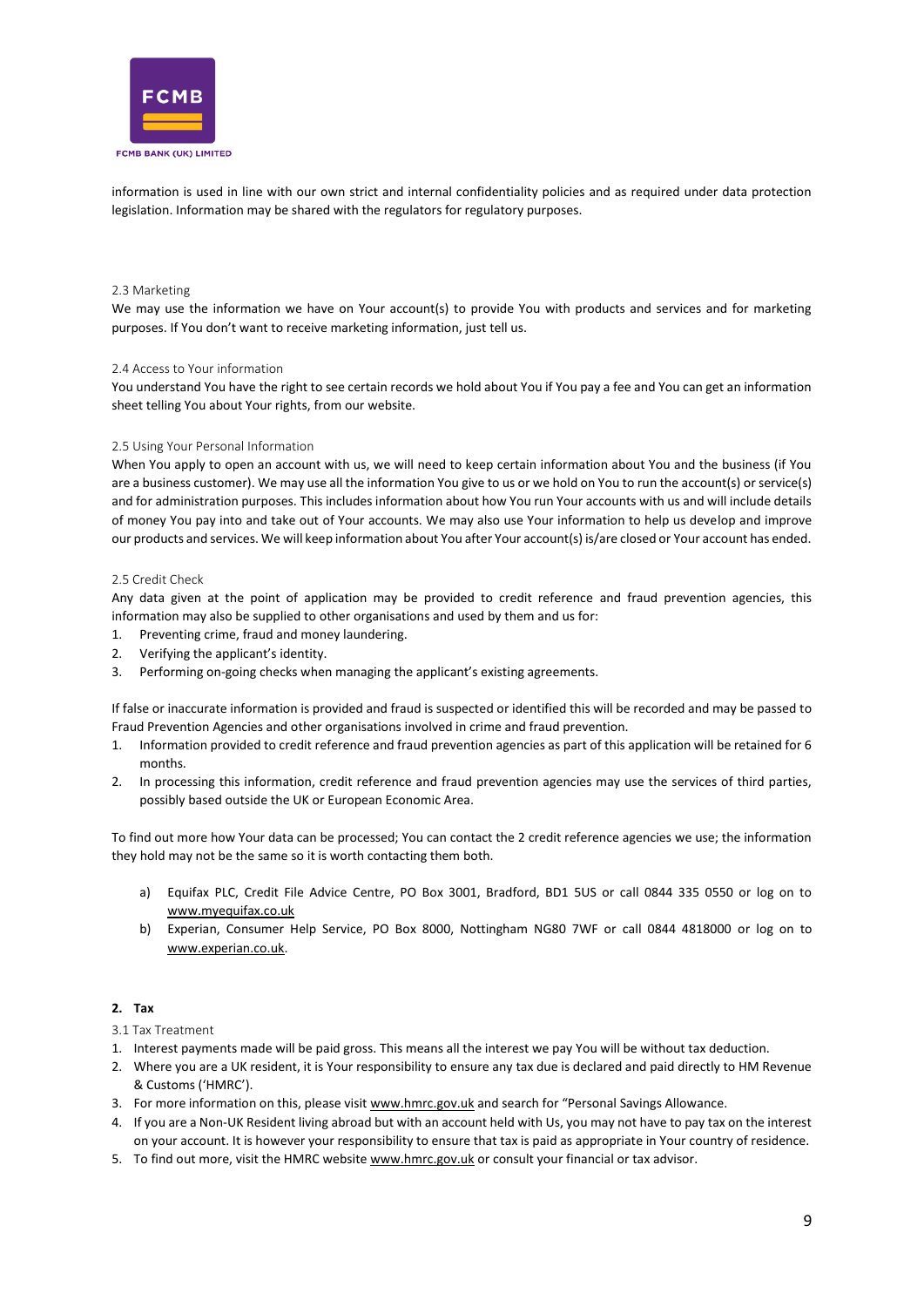

#### <span id="page-9-0"></span>3.2 FATCA Treatment

- 1. We are committed to being fully FATCA compliant. We may not open new accounts or offer additional products and services to You if You choose not to comply with Our requests for documentation to establish Your status under FATCA.
- 2. In accordance with the FATCA regulations, We may exit Our relationship with You, if You decide not to provide the necessary information and documentation within the regulatory timeframe.
- 3. We may need to report information about You if You do not provide required documentation to us.
- 4. We may be contacting You to request further information or documentation in order to verify Your tax status under FATCA.
- 5. We may make more than one request for information to verify Your status
- 6. It is important that You respond to all requests for tax information even if You believe You have already supplied the requested information.
- 7. If You have any further queries regarding FATCA or local legislation and Your tax position, please contact a professional tax advisor, as We are unable to provide tax advice.

# <span id="page-9-1"></span>**Part B: Specific Terms and Conditions**

# <span id="page-9-2"></span>**1. Instant Access Terms and Conditions**

<span id="page-9-3"></span>1.1 Conditions

- 1. These Account Specific Terms and Conditions apply to the Instant Access Account. They are additional to and should be read together with Our General Terms and Conditions and Terms of Business. If there is any inconsistency between them, these Account Specific Terms and Conditions override the General Terms and Conditions and Terms of Business to the extent of the inconsistency.
- 2. "Account", when used in these Instant Access Terms and Conditions, means the Instant Access Account that You have applied for and have access to.

#### <span id="page-9-4"></span>1.2 Interest

- 1. Balance thresholds up to which interest is payable are set out in the Key Product Information.
- 2. No interest is payable on balances that fall below the minimum balance specified in the Key Products Information.
- 3. Interest will be applied to Your Account daily but credited on a monthly basis
- 4. You cannot request that interest is applied to Your Account and compounded on a different date.
- 5. Details of any introductory bonus rate(s) of interest (if applicable) and our standard rate(s) of interest can be found in our Rates and Charges Information.

#### <span id="page-9-5"></span>1.3 Withdrawals/Transfers

- 1. You can withdraw any and all amounts up to Your available balance.
- 2. You may make a transfer from the Account to another account held with Us via Payment Instructions.
- 3. If You want to make a withdrawal/transfer to an account not held with Us, You must instruct us to make the transfer by providing Us with a Payment Instruction in accordance with Part A clause 1.6 of Our General Terms and Conditions and Terms of Business.

#### <span id="page-9-6"></span>**2. Current Account Terms and Conditions**

#### <span id="page-9-7"></span>2.1 Introduction

These account specific terms and Conditions apply to the Current Accounts. They are additional to and should be read together with Our General Terms and Conditions and Terms of Business. If there is any inconsistency between them, these Account Specific Terms and Conditions override the General Terms and Conditions and Terms of Business to the extent of the inconsistency.

- 1. "Account", when used in these Current Account Terms and Conditions, means the Current Accounts that You have applied for and have access to.
- 2. The minimum value required to open the Account is provided in the Key Product Information document for the Account.
- 3. Fees and charges for maintaining an Account with Us are provided in the Key Product Information and the tariff on Our website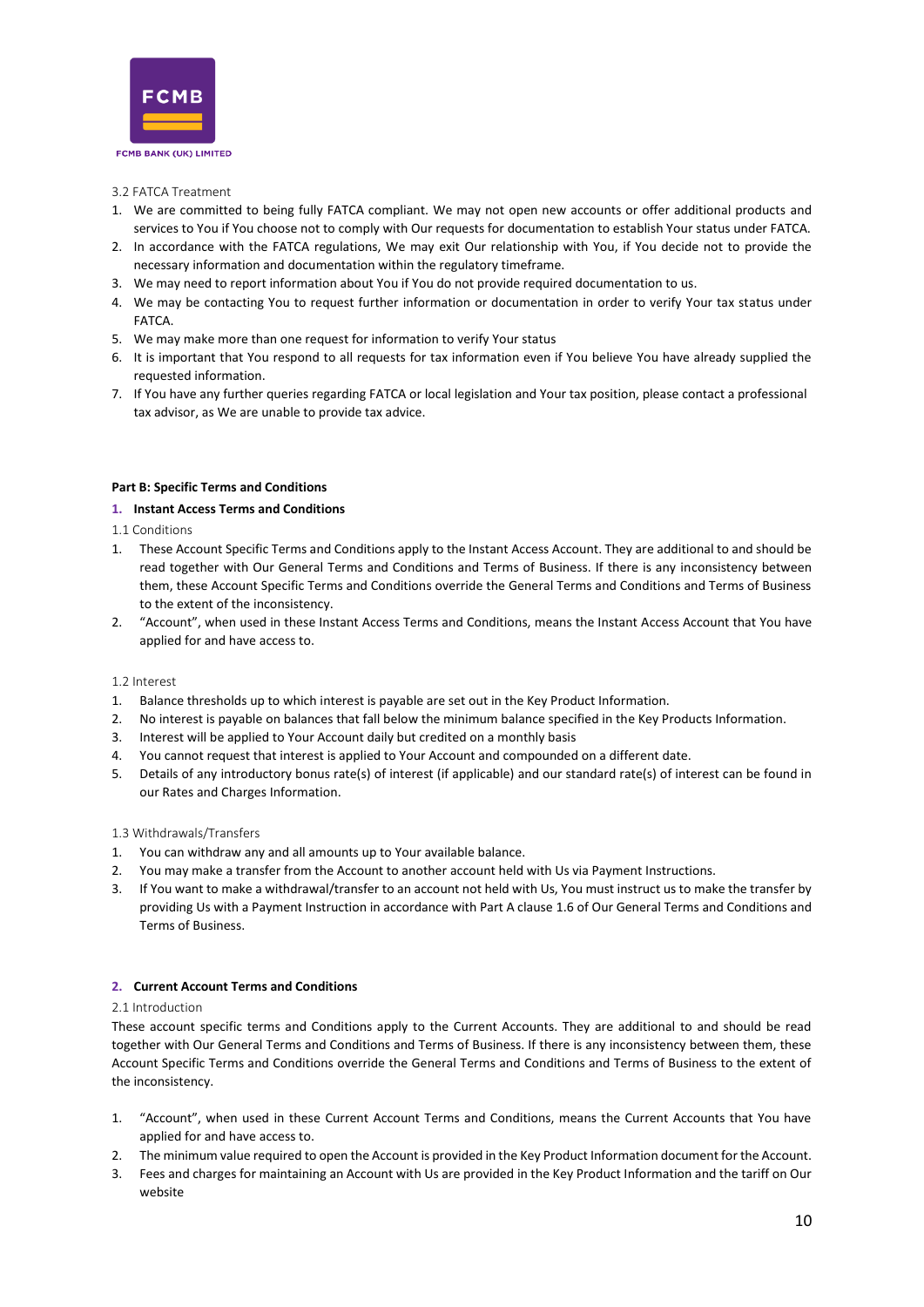

# <span id="page-10-0"></span>2.2 Interest

1. No interest is payable or offered by Us on this Account.

# <span id="page-10-1"></span>2.3 Payments into Your current account

- a. You may need to make regular payments into Your current account and this will be notified to You before You open Your current account.
- b. If You do not maintain regular payments into Your current account, we may close the account.
- c. You may also be expected to pay a minimum regular amount into Your current account in order to benefit from available account features. If this is the case, we will notify You of the minimum amount required and how often the payments must be made in the Key Product Information document.
- d. Further to Part A clause 1.5, payments into Your Account are to be made via Electronic Transfer.
- e. We can reject payment to Your Account if responses to Our inquiries regarding the transfer are not provided or are not regarded satisfactory by Us.

# <span id="page-10-2"></span>2.4 Payments out of Your account

- a. You can make payments out of Your account by providing us with Payment Instruction authorising us to process a transfer payment on Your behalf.
- b. We will pay out to a Beneficiary where we are satisfied a Payment Instruction has been received with the relevant Beneficiary details required to effect a payment.

# <span id="page-10-3"></span>**3. Notice Savings Accounts Terms and Conditions**

#### <span id="page-10-4"></span>3.1 Introduction

These account specific terms and Conditions apply to the Notice Savings Accounts. They are additional to and should be read together with the General Terms and Conditions and Terms of Business. If there is any inconsistency between them, these account Specific Terms and Conditions override the General Terms and Conditions and Terms of Business to the extent of the inconsistency.

- 1. "Account", when used in these Notice Savings Accounts Terms and Conditions, means the Notice Accounts that You have applied for and have access to.
- 2. The Account Notice period is a required transfer conditions required to operate the Account.
- 3. There are no restrictions to the number of Notice accounts you can have, however the rates offered by Us can vary.
- 4. The minimum value required to open the Account is provided in the Key Product Information document for the Account.

#### <span id="page-10-5"></span>3.2 Interest

- 1. Interest offered on the Account is variable.
- 2. Interest accrues daily and credited monthly. However, interest will not be paid on balances below the minimum balance of the account.
- 3. Details of any introductory bonus rate(s) of interest (if applicable) and our standard rate(s) of interest can be found in our Rates and Charges Information on Our website.
- 4. You can make further deposits to the Account at the prevailing interest rate offered on the Account.

#### <span id="page-10-6"></span>3.3 Withdrawals/Transfers

- 1. You may withdraw only balances available on the Account.
- 2. You must provide the applicable notice required for Your account as presented in the Account Key Product Information to effect a withdrawal or transfer.
- 3. You will need to provide the applicable notice as presented in the Account Key Product Information authorising us to transfer funds from the Account to another account You hold with Us.
- 4. You will need to provide the applicable notice as presented in the Account Key Product Information authorising us to transfer funds from the Account to Your Beneficiary account not held with Us.
- 5. Withdrawals/Transfers are only valid if provided to Us via Payment Instruction.
- 6. Notice provided for withdrawals/transfers start on the day we receive Your Payment Instruction.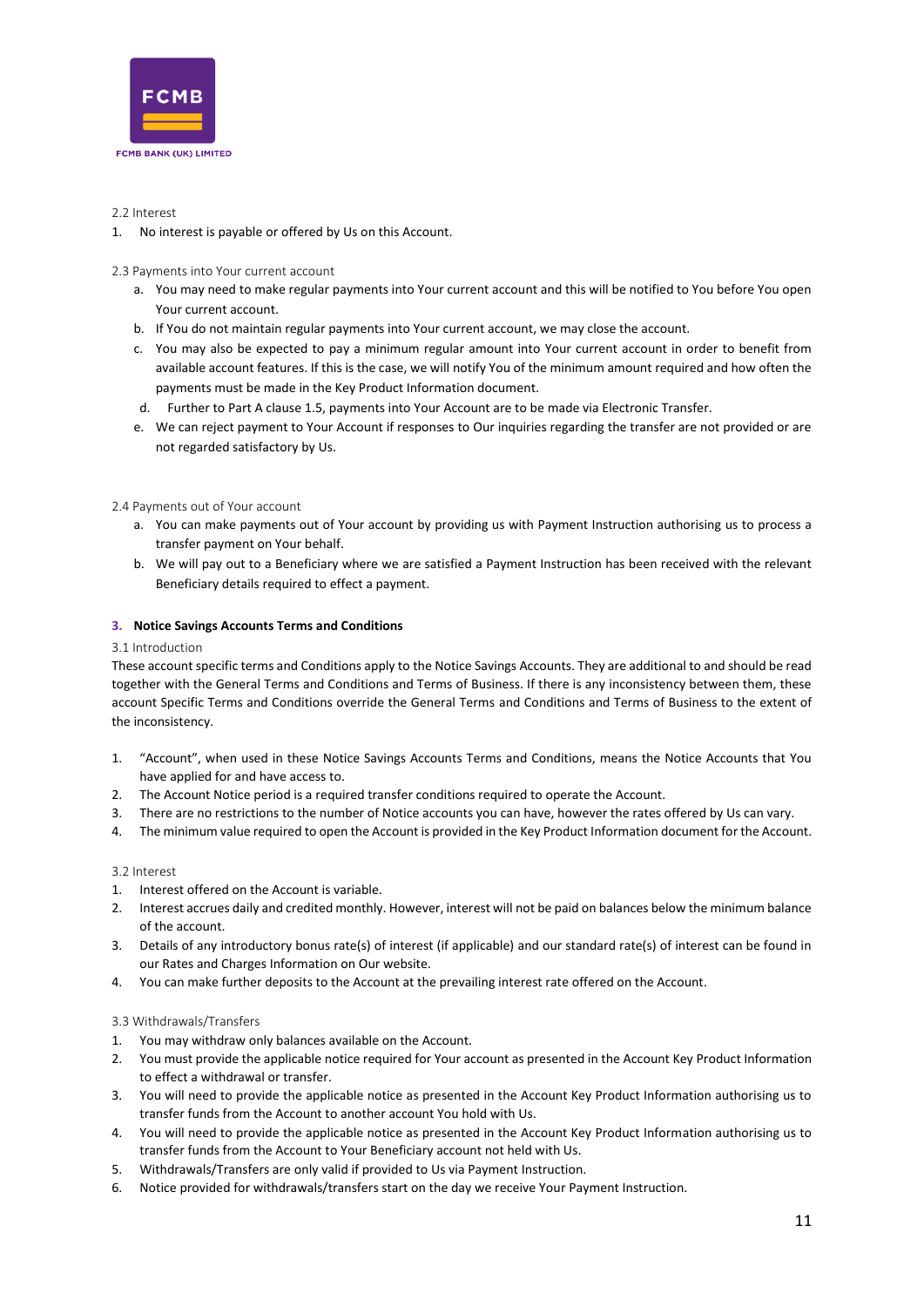

- 7. Withdrawals/transfers are paid out on the Working Day when the Notice expires.
- 8. Notice provided to Us permitting us to withdraw/transfer funds cannot be cancelled once We receive Your instructions.
- 9. We will charge You for withdrawals/transfers requested, if you have not provided us with Notice as required by Your account. Refer to the Key Product Information for charge information.
- 10. Withdrawals/transfers will only be made to accounts held in Your name on receipt of a Payment Instruction.
- 11. Withdrawals/transfers to anyone other than You or to Your Account are not permitted on this Account.

#### <span id="page-11-0"></span>**4. Fixed Deposit Accounts Terms and Conditions**

#### <span id="page-11-1"></span>4.1 Introduction

These account specific terms and Conditions apply to Fixed Deposit accounts. They are additional to and should be read together with Our General Terms and Conditions and Terms of Business. If there are any inconsistency between them, these account Specific Terms and Conditions override the General Terms and Conditions and Terms of Business to the extent of the inconsistency.

- 1. "Account", when used in these Fixed Deposit Accounts Terms and Conditions, means the Fixed Deposit Account that You have applied for and have access to.
- 2. Observing the Account period are required conditions to operate the Account which You agree to abide with.
- 3. The period of Your Account is provided in the Key Product Information.
- 4. There are no restrictions on the number of Accounts You can operate but You should ensure You are getting the appropriate rate offered by Us at the time of applying for new Accounts as rates may vary.
- 5. No further deposit can be made into an account You have already set up. You would need to set up a new Account at the available rate being offered by Us.
- 6. The minimum amount required to open the Account is provided in the Key Product Information document for the Account.

#### <span id="page-11-2"></span>4.2 Interest

- 1. Interest offered on the Account is fixed for the duration of the Account.
- 2. Interest accrues daily and is credited on maturity.
- 3. Details of any introductory bonus rate(s) of interest (if applicable) and our standard rate(s) of interest can be found in our Rates and Charges Information.
- 4. You have the option of receiving interest monthly, quarterly or semi-annually.

#### <span id="page-11-3"></span>4.3 Withdrawals/Transfers

- 1. You can withdraw/transfer balances available on the Account after the expiry of the period required by the Account.
- 2. Withdrawals/transfers will only be permitted by Us without charge, if the Account has expired and the balance at expiry has not been re-invested into a new Account.
- 3. Early withdrawal/transfer charge of any or all balance of the Account will be applied by Us if You withdraw/transfer any or all balance on the Account prior to the end of the agreed expiry of the period required by the Account.
- 4. If You do decide on an early withdrawal/transfer, charges may lead to non or reduced accrued interest and/or reduced balance of the amount originally invested.
- 5. A request for an early withdrawal/transfer must be made in writing providing Your detailed reason for the request and accompanied by a Payment Instruction. This should be mailed to Us for Our consideration and a decision to be taken.
- 6. Withdrawals/transfers will only be made to accounts held in Your name on receipt of a Payment Instruction.
- 7. Withdrawals/transfers to anyone other than You or to Your Account are not permitted on this Account.

#### <span id="page-11-4"></span>4.4 Maturity

- 1. We will advise You of the rates we will offer You at least 14 days before Your Account expires.
- 2. When You open Your Account You have two options; You can either opt to auto renew or provide Your Maturity Instructions on an ongoing basis.
- 3. If You have opted to auto renew; when Your Account expires, the Matured Balances will automatically transfer to a new similar Account at the prevailing rate being offered.
- 4. If You have however opted to provide Your Maturity Instructions on an ongoing basis, We will only transfer Your Matured Balances to a similar Account only if you have requested it.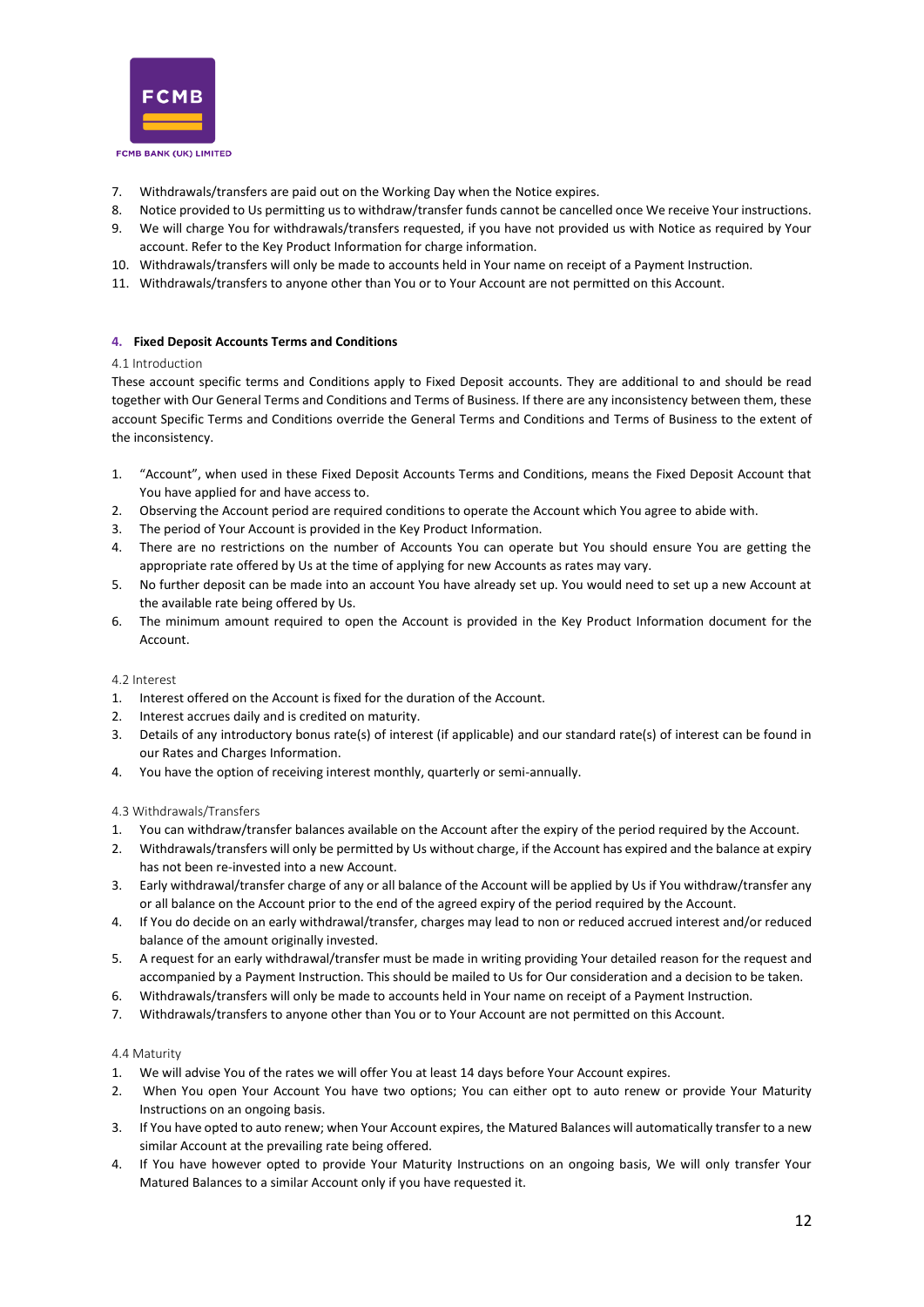

- 5. Your Maturity Instruction must reach Us before or on the close of the Business Day before Your Account expires.
- 6. If You have not opted for auto renewal or roll over and You have not provided Your Maturity Instruction, we will transfer Your Matured Balance to an Instant Access Savings Account at the prevailing interest rate.
- 7. If we are unable to open an Instant Access Savings Account to transfer Your Matured Balance, we will transfer the Matured Balance to Your existing current account held with Us.

# <span id="page-12-0"></span>**Part C: Other Important Information**

# <span id="page-12-1"></span>**1. Complaint**

We aim to provide quality services to You, however if we haven't provided You with the service You expect, tell us about it, so we can aim to put things right for You and make improvements. We endeavour to sort things out for You as soon as we can. The easiest and quickest way is by talking to us about Your concern. You may contact us through any of the following channels:

# **Call** + 44 (0) 20 7220 1000

**Write to**: Complaints, FCMB Bank (UK) Limited, 81 Gracechurch Street, London, EC3V 0AU

**Email**: complaint@fcmbuk.com

If for any reason You are not happy with our final decision, You can refer Your complaint to the Financial Ombudsman Service.

The Financial Ombudsman Service acts as an independent and impartial organisation which helps settle disputes between consumers and financial services businesses.

You can find out more information at [www.financial-ombudsman.org.uk](http://www.financial-ombudsman.org.uk/)

# <span id="page-12-2"></span>**2. Your Right to Cancel**

After applying to open a new account, You will have 14 days, starting on the day Your new account is opened, to reconsider any choice You have made. If You cancel Your decision within this period, Your full initial deposit will be returned to You without interest (unless You have an Instant Access Account in which case interest will be included).

If for any reason You want to cancel or reconsider Your choice; let Us know either by;

Calling + 44 (0) 20 7220 1000,

or emailing customerservices@fcmbuk.com

or write to Customer Services, FCMB Bank (UK) Limited, 81 Gracechurch Street, London, EC3V 0AU

#### <span id="page-12-3"></span>**3. Fraud Prevention**

We may occasionally, for fraud prevention purposes, have to contact You to confirm payments (e.g. high value payments) or ask for additional or security verifying information. If we leave a message asking You to contact us, You must do so as soon as possible.

We may discover activities conducted against Your account which may require further investigation by Us, this may cause Us to restrict activities on Your account until We are able to resolve the issue. If We do restrict activities on Your account, We will endeavour to notify You accordingly of the restriction in effect. We aim to advise you of this restriction by any and all means of correspondences You have agreed to maintain communication with Us.

We may also decline payment requests made through the Telephone or Payment Instructions if You don't call us back. Our fraud prevention measures may lead to the payment being delayed.

#### <span id="page-12-4"></span>**4. Regulated**

1. FCMB Bank (UK) Limited is authorised by the Prudential Regulation Authority and regulated by the Financial Conduct Authority and the Prudential Regulation Authority. Our Office is situated at 81, Gracechurch Street, London, EC3V 0AU. Our Financial Services Register number is 502704.